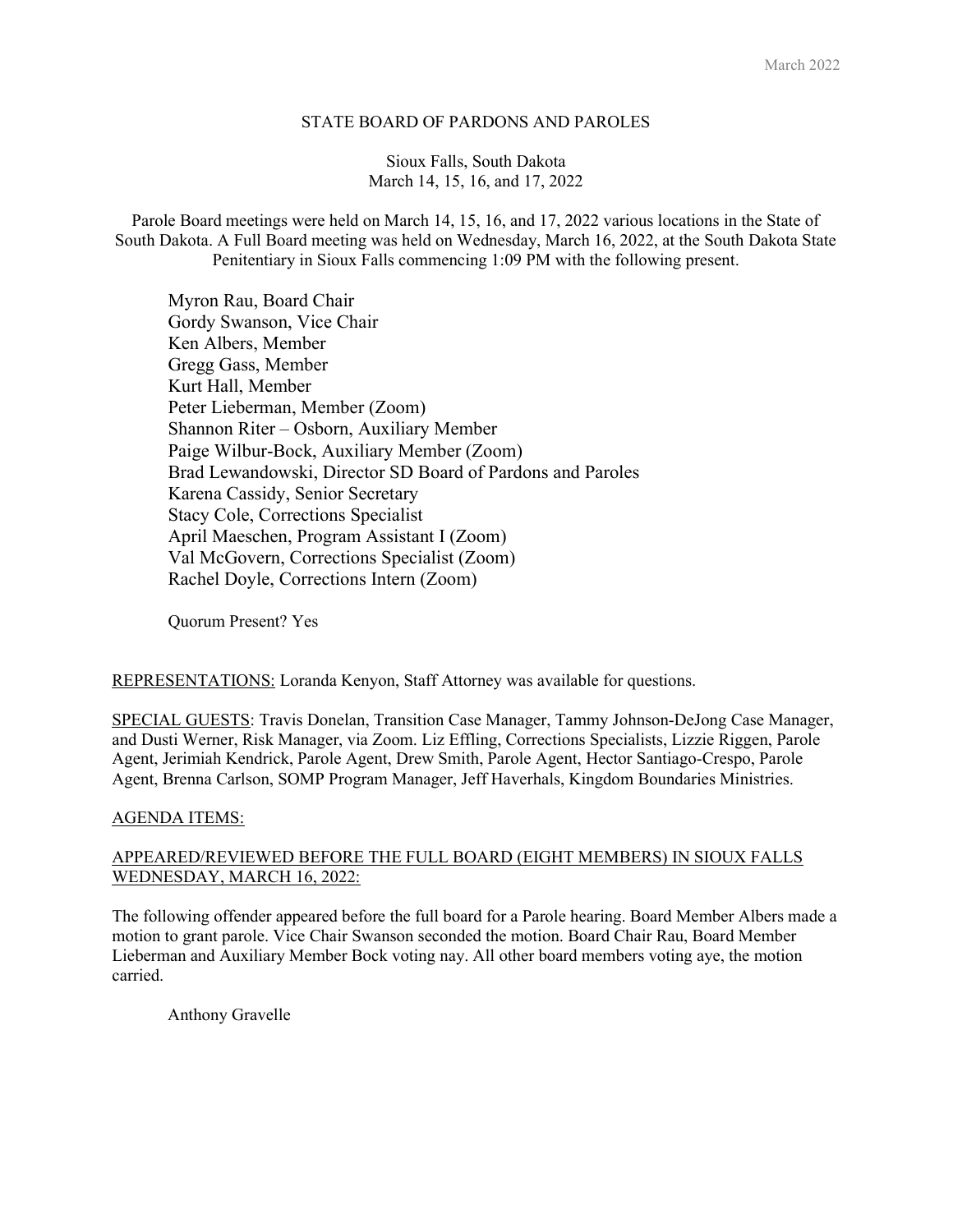### STATE BOARD OF PARDONS AND PAROLES

Sioux Falls, South Dakota March 14, 15, 16, and 17, 2022

Parole Board meetings were held on March 14, 15, 16, and 17, 2022 various locations in the State of South Dakota. A Full Board meeting was held on Thursday March 17, 2022, at the South Dakota State Penitentiary in Sioux Falls commencing 8:01 AM with the following present.

Myron Rau, Board Chair Gordy Swanson, Vice Chair Ken Albers, Member Gregg Gass, Member Kurt Hall, Member Peter Lieberman, Member (Zoom) Shannon Riter – Osborn Auxiliary Member Paige Wilbur - Bock, Auxiliary Member Brad Lewandowski, Director SD Board of Pardons and Paroles Karena Cassidy, Senior Secretary Stacy Cole, Corrections Specialist April Maeschen, Program Assistant I Val McGovern, Corrections Specialist

Quorum Present? Yes

REPRESENTATIONS: Loranda Kenyon, Staff Attorney was available for questions.

SPECIAL GUESTS: Tom Lais, Senior Case Manager, Travis Donelan, Transition Case Manager, Nick Nyreen, Case Manager, and Terry Cummings Pierre Senior Secretary, via Zoom. MiRanda Ward, Case Manager, Liz Effling, Corrections Specialists, Lizzie Riggen, Parole Agent, Jerimiah Kendrick, Parole Agent, Drew Smith, Parole Agent, Hector Santiago-Crespo, Parole Agent, Riley DeGroot, Case Manager, Jordan Wilcox, Case Manager, Andrew Rodriguez, Parole Agent, Kayla Stucky, Field Office Director, Brenna Carlson, SOMP Program Manager.

HEARING PANELS: Auxiliary Board Member White Horse - Carda was unavailable Tuesday, March 15, 2022.

MINUTES: Vice Chair Swanson made a motion to approve the minutes from the February 2022 meeting of the Board. Board Member Albers seconded the motion. All members voting aye; the motion carried.

#### AGENDA ITEMS:

APPEARED/REVIEWED BEFORE THE FULL BOARD (EIGHT MEMBERS) IN SIOUX FALLS THURSDAY, MARCH 17, 2022: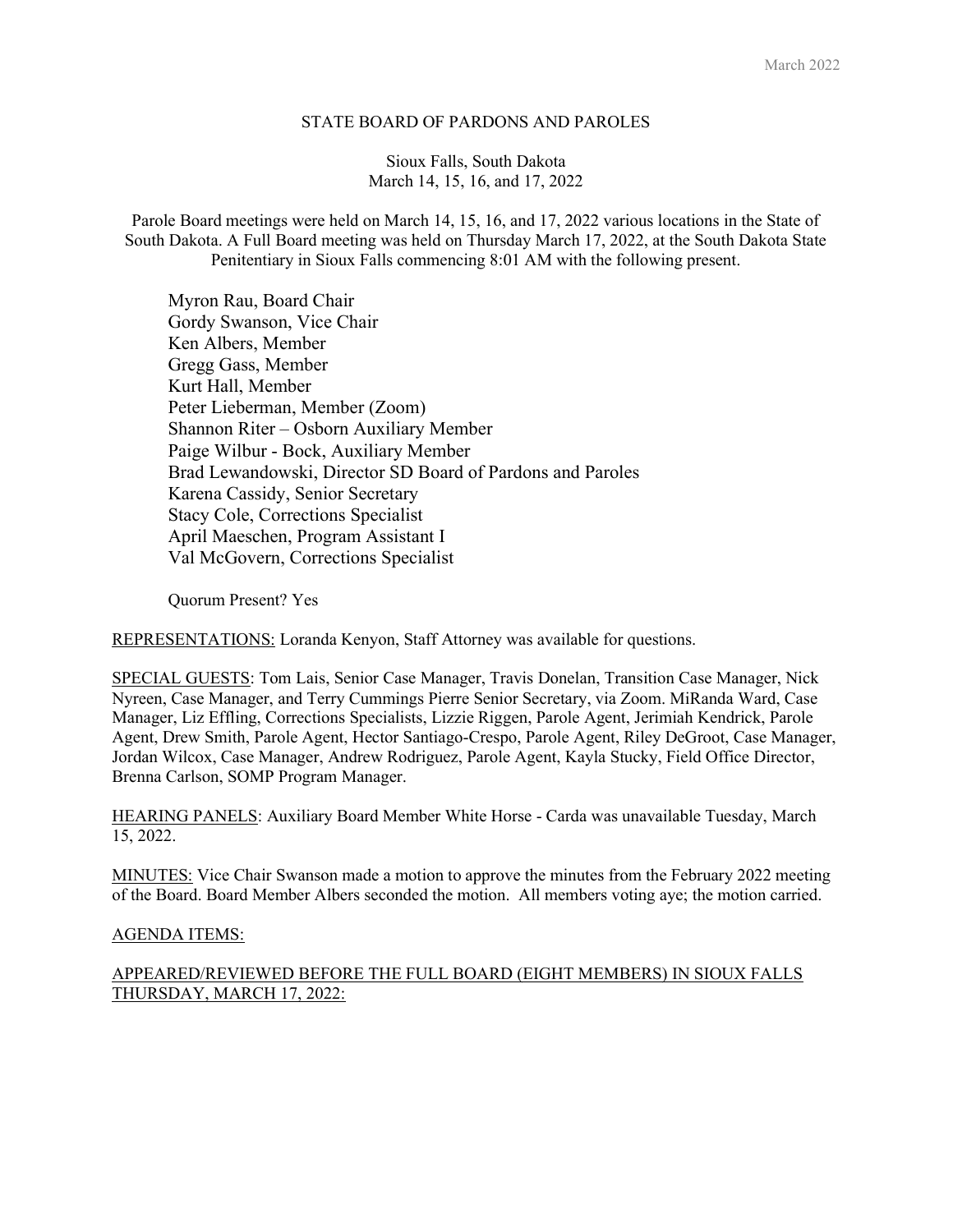The following offender appeared before the full board for a Parole hearing for a case review. Haase's parole conditions will continue to remain in effect. -Continue in CTP -May utilize only pre-approved routes to home and work. -Polygraph in 60 days, then a review by board. -No unauthorized calls or other contact with former or current DOC staff. -Zero tolerance for any violations of parole or SOMP contract. Any violation is a violation of parole. -Must be Chaperoned while in the community excluding work and treatment. He will be revied in May 2022.

# Troy Haase

The following offender appeared before the full board for a Parole hearing. Board Member Lieberman made a motion to grant parole. Board Member Gregg seconded the motion. Board Members Hall, Albers and Auxiliary Members Riter Osborn and Wilbur Bock voting nay, all board members voting aye, the motion died. Board Member Albers made a subsequent motion to deny parole and set out 6 months. Auxiliary Member Riter Osborn seconded the motion. Chair Rau, Vice Chair Swanson, Board members Gass and Lieberman voting nay, all others voting aye, the motion died. Board Member Gass made a third motion to deny and set out 3 months. Vice Chair Swanson seconded the motion. Board Member Gass amended his motion to set out 2 months and go directly to the Full Board. Vice Chair Swanson seconded the amended motion. Board Member Albers voting nay, all others voting aye, the motion carried.

#### Tanner Garreau

The following offender appeared before the full board for a Parole hearing. Auxiliary Board Member Riter Osborn made a motion to grant parole. Vice Chair Swanson seconded the motion. Board Members Hall, Lieberman, Albers and Auxiliary Board Member Wilbur Bock voting nay, all other board members voting aye, the motion died. Board Member Albers made a subsequent motion to deny parole and set out to suspended sentence release date. Board Member Lieberman seconded the motion. Board Chair Rau, Vice Chair Swanson, Board Member Gass, and Auxiliary Board Member Riter Osborn voting nay, all others voting aye, the motion died. Board Member Gass made a third motion to grant parole. Auxiliary Riter Osborn seconded the motion. Board Members Lieberman and Albers voting nay, all others voting aye, the motion carried.

# Theresa Bentaas

The following offender appeared for a paper review by the full board for an early/partial discharge. Board Member Hall made a motion to grant partial discharge of 2 years. Auxiliary Board Member Riter Osborn seconded the motion. Vice Chair Swanson was unavailable, all other members voting aye, the motion carried.

#### Kevin Beaner

The following offender appeared for a paper review by the full board for an early/partial discharge. Board Member Gass made a motion to grant partial discharge of 4 years. Auxiliary Board Member Wilbur Bock seconded the motion. Vice Chair Swanson was unavailable, all other members voting aye, the motion carried.

# Theresa Johnson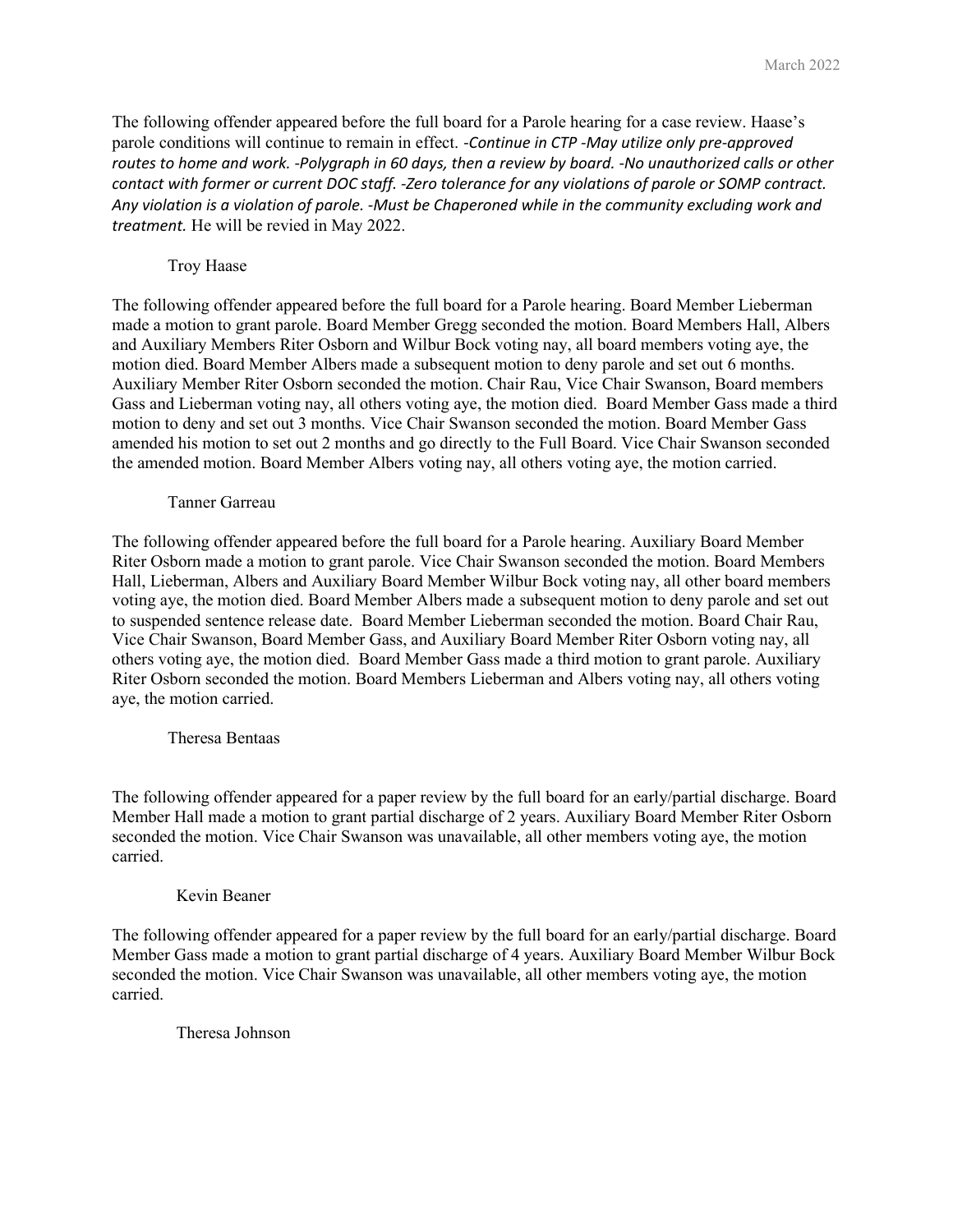The following offender appeared for a paper review by the full board for an early/partial discharge. Board Member Lieberman made a motion to grant partial discharge of 6 years. Auxiliary Board Member Riter Osborn seconded the motion. Vice Chair Swanson and Auxiliary Board Member Wibur Bock were unavailable, all other members voting aye, the motion carried.

#### Gene New Holy

DIRECTOR'S REPORT: Director Lewandowski was available and updated the board on the following: Parole Board Office Board Members Ed Ligtenberg and Rev. Patricia White Horse-Carda resigned from the board effective January 2022. Board Member Ken Albers was reappointed by Governor Noem and confirmed by the Senate in February. Rev. White Horse-Carda's position remains unfilled. Faulk County Sheriff Kurt Hall was appointed to the board by AG Ravnsborg to fill the vacancy left by Board Member Ligtenberg. Kurt attended hearings and began training in February. His confirmation went before the Senate Judiciary Committee on 3/3 and they recommended "advise and consent to appointment" 6-0. This appointment will be on the Senate floor on 3/7. Board Chair Rau is making plans to attend the annual APAI conference in May 2022 in San Diego. The board met with Warden Sullivan during the Full Board session and talked about institutional updates. Board Attorney Catherine Schlimgen's last day was 1/21/22; DOC Attorney Loranda Kenyon is covering her duties until a replacement is hired. The office received 18 pardon applications in February and hearings are being scheduled two months out. The governor took no clemency actions in February; there are currently three commutations and 42 pardons pending a final action from the Governor. Board staff have finished helping the institution with GTL phone list requests. Supervisor Traci Fredrikson celebrated 16 years with the State on 2/11/22. The commutation paper review process was enhanced to include reasons for denial, board staff interviews prior to the paper review, and use of the SDMF tool during the review. Board staff have been working on completing job manuals and will then spend time crosstraining with their counterparts (two corrections specialists, two program assistants, two senior secretaries).

DIRECTOR OF FIELD SERVICES REPORT: Kayla Stucky was available and updated the board on the following: Parole Board Office Southeast Region Staff Update: Agents utilized in the SE have a caseload average of 62.11. Agents utilized in the SE have a workload average of 98.61%. Current staffing: 1 vacant agent position, 1 vacant specialist position, 1 vacant secretary position. Two agents in training (SF); 1 secretary in training (SF); 1 agent on light duty. Specialist Davis resigned prior to returning from an extended leave. Her official last day with the state was 2/14/22. Amanda Schaefers transitioned from an agent to this vacant specialist position. Amanda's agent position has been listed. Support Staff Neels resigned prior to returning from an extended leave. Her official last day with the State was 2/13/22. Agent Hansen (Yankton) submitted his resignation effective March 11. Specialist Eric Rempfer (SF) has been approved to transfer from Sioux Falls to Yankton to fill the vacant agent position. Specialist Rempfer will complete firearms training and agent RBT training with the new hire position listed above. Rempfer's specialist position has been posted. Parole agent specialists continue conducting the Moving On class. The Southeast Region supervised 16 extended confinement cases. Northeast Region Staff Update: Agents utilized in the NE Region have an average caseload of 58.04. Agents utilized in the NE have an average workload of 87.55%. Current staffing: 1 vacant agent position (Pierre), 2 agents in training (Mitchell, Aberdeen), 1 agent on extended leave; 1 support staff in training. Agent Uhrig (Pierre) resigned 2/8/2022. This position has been listed. Supervisor Carrels has assumed the second caseload in Pierre. Juvenile Corrections Agent Thury assists with supervision of 10 cases in the Watertown office. Juvenile Corrections Agent Shawn Davis is assisting with the supervision of 11cases in the Mitchell office. The Northeast Region supervised 17extended confinement cases. West Region Staff Update: Agents utilized in the West Region have an average caseload of 60.57. Agents utilized have an average workload of 88.17%. Current staffing: 2 agents in training (Rapid City). Agent Taylor Santana successfully completed her probationary period 2/24/22. Parole agent specialists continue conducting the Moving On class.